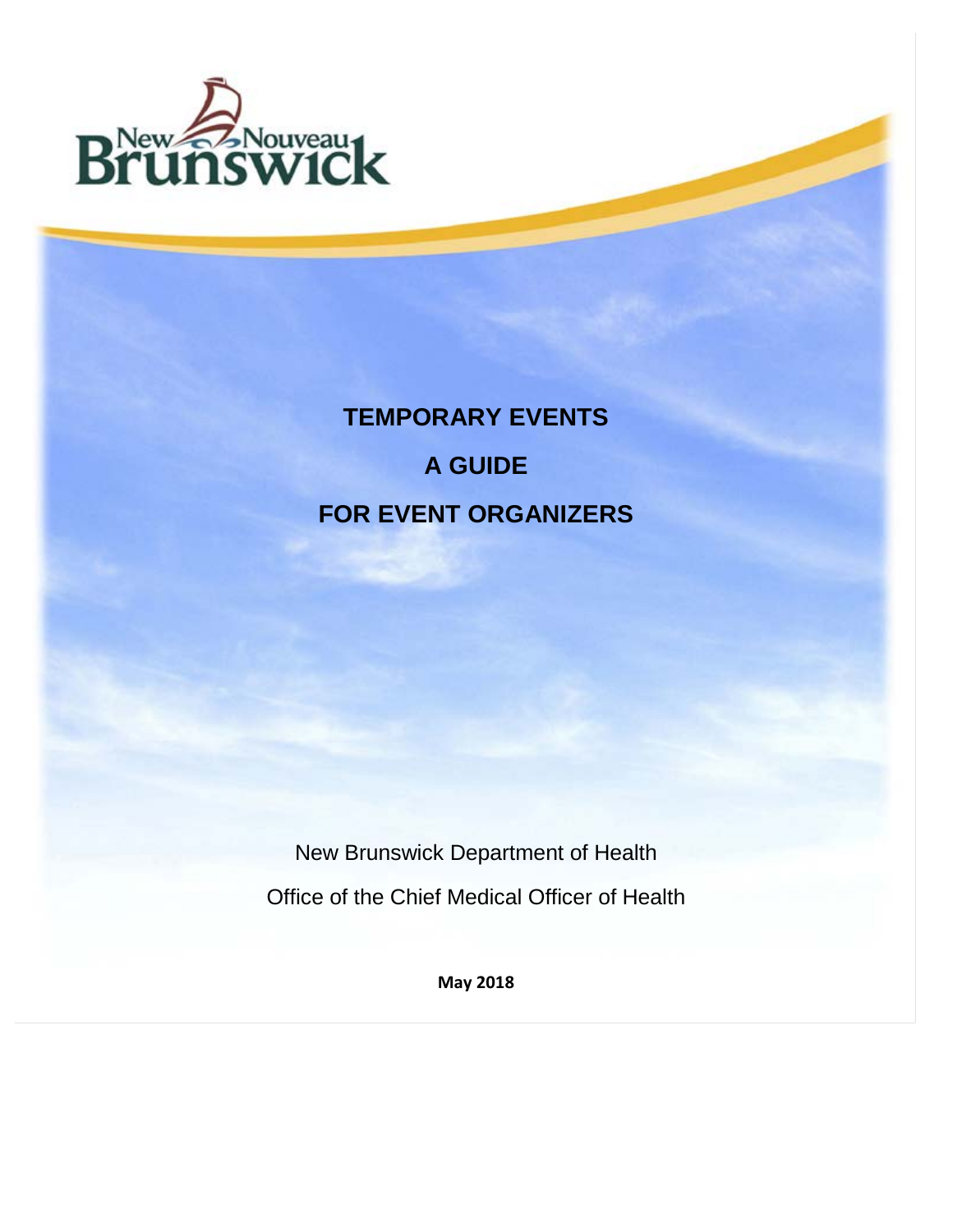# **Table of Contents**

| $\mathsf{A}$                                                        |
|---------------------------------------------------------------------|
| B.                                                                  |
| $C$ .                                                               |
| D.                                                                  |
| E.                                                                  |
|                                                                     |
| $A_{-}$                                                             |
| В.                                                                  |
| APPENDIX A: HEALTH PROTECTION REGIONAL OFFICE CONTACT INFORMATION 9 |
|                                                                     |
|                                                                     |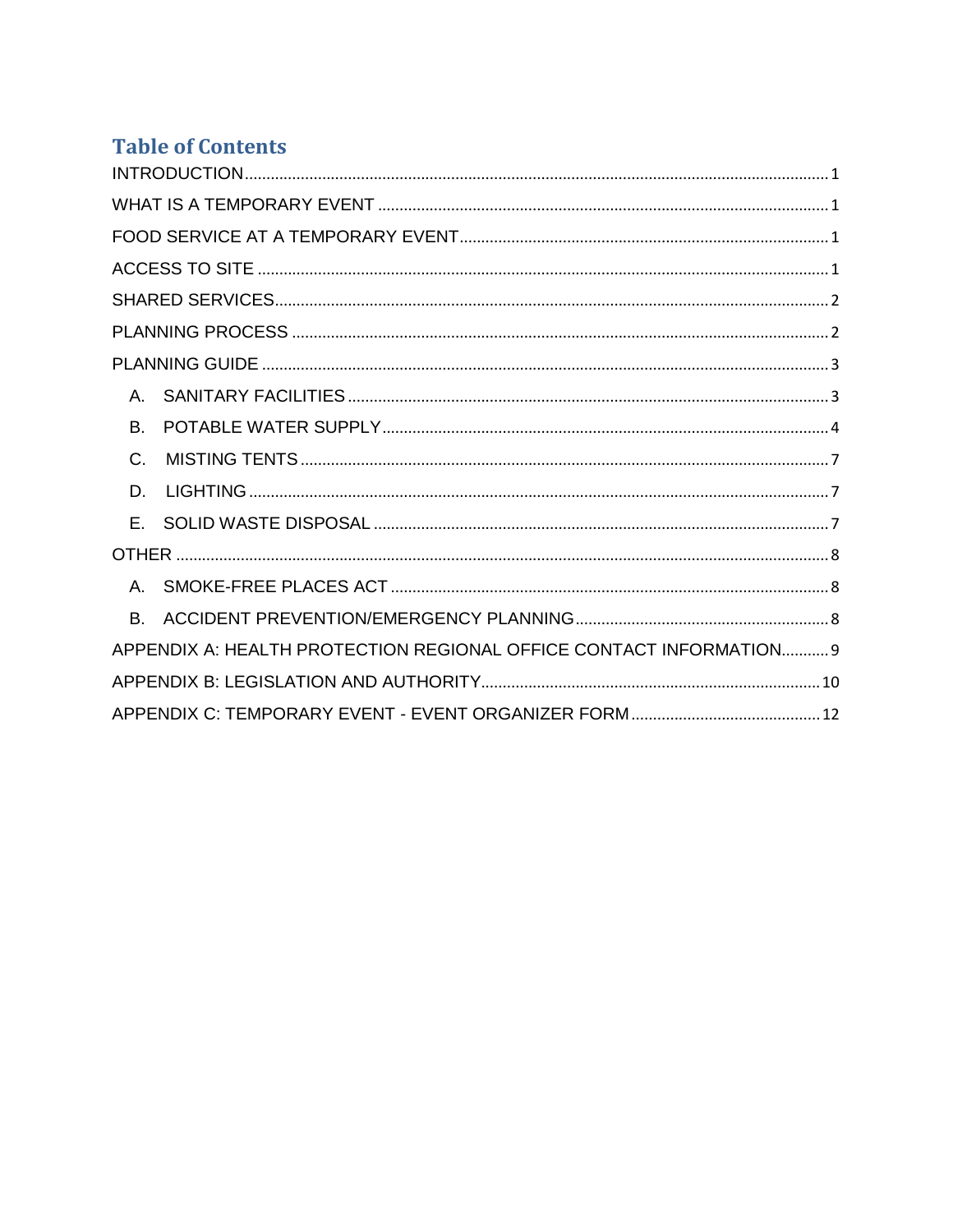## <span id="page-2-0"></span>**INTRODUCTION**

The mission of the Office of the Chief Medical Officer of Health (OCMOH) is to improve, promote, and protect the health of the people of New Brunswick. Public Health Inspectors employed by Health Protection Services of the Department of Public Safety enforce the *Public Health Act* on behalf of the Department of Health.

It is the responsibility of event organizers to ensure the temporary event is managed appropriately in order to prevent a health hazard. Collaboration and cooperation between the event organizer and the Department of Public Safety (Health Protection Services) on meeting the criteria in this guide will make a significant contribution to keeping those attending safe and healthy. Event organizers should also check with the municipality or rural community where the event will be held, or the Department of Environment and Local Government for events within a local service district area, as these authorities may have regulations or by-laws that must be followed for a temporary event.

This document provides a guide for event organizers. Specific requirements for food vendors attending a temporary event are covered in a stand-alone document titled, "*New Brunswick Guidelines for Food Vendors at Temporary Events*".

# <span id="page-2-1"></span>**WHAT IS A TEMPORARY EVENT**

The Department of Health considers a "Temporary Event", a sponsored or community organized event, lasting less than 14 days that may have food and/or liquor service. A temporary event does not include those operations that open multiple weekends in a row.

#### <span id="page-2-2"></span>**FOOD SERVICE AT A TEMPORARY EVENT**

Food vendors at a temporary event must be approved by Health Protection Services. In most cases, food vendors attending a temporary event will require a Temporary Food Premises Licence. Health Protection Services requires food vendors to submit their application 15 days prior to the event in order to process their application.

Applications and corresponding documentation can be forwarded to Health Protection Services. See Appendix A - [Health Protection Regional Office Contact Information.](#page-10-0)

# <span id="page-2-3"></span>**ACCESS TO SITE**

Should the event have controlled access for any reason, Public Health Inspectors will require access to the site for the purpose of conducting inspections under the *Public*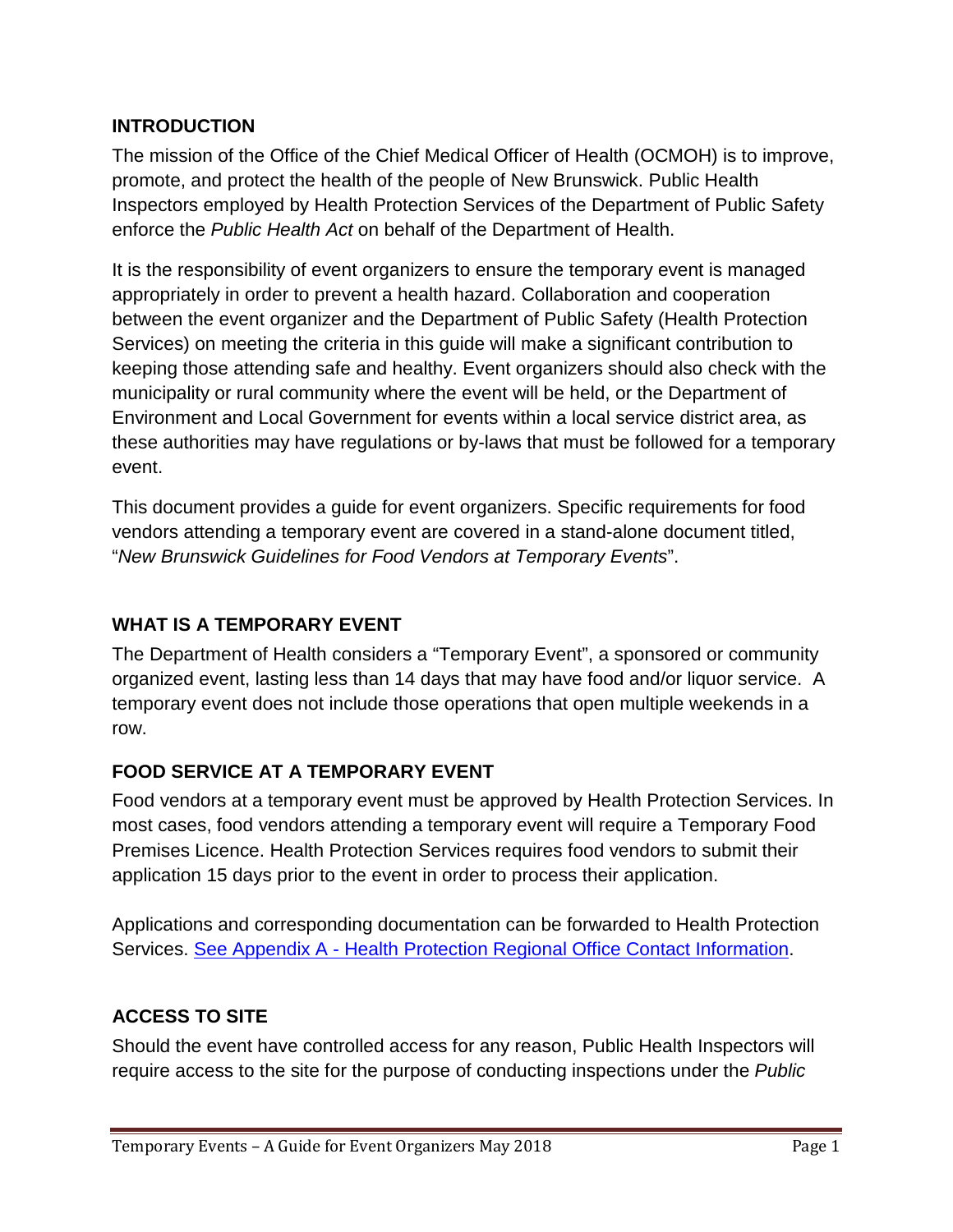*Health Act* and the *Food Premises Regulation*. [See Appendix B -](#page-11-0) Legislation and [Authority.](#page-11-0)

Event organizers can facilitate access by providing entrance passes for Public Health Inspectors.

# <span id="page-3-0"></span>**SHARED SERVICES**

To help assist food vendors in meeting the requirements for licensing and to help reduce the risk of injury, illness, or the creation of a health hazard, the event organizer may choose to provide shared services. Some examples of shared services include:

- Provision of electricity
- Provision of potable (drinkable) water
- Provision on waste water collection and disposal
- Provision of solid waste handling and disposal
- Communal clean-up area, e.g. a common kitchen where food vendors can clean and sanitize their utensils.
- Communal facilities for frozen and refrigerated food storage

In addition to the above, some other important services the event organizer can provide include:

- Overall site planning
- Selection/approval process for a food vendor to be located at the event. Some vendors are exempt from licensing under the *Public Health Act*. However, an event organizer could require all Temporary Event Food Premises to have Health Protection Services approval.

# <span id="page-3-1"></span>**PLANNING PROCESS**

It is recommended that Public Health Inspectors and event organizers meet at least two months in advance of a proposed event. This may necessitate the establishment of a multidisciplinary committee comprised of representatives from Health Protection Services; host municipality, city or town; event sponsors, event organizers and other agencies as necessary. The intent of such a meeting is to have early discussion and collaboration to help make the event run as smoothly as possible. This is an opportunity for Health Protection Services to communicate the requirements of the Department of Health and to answer any questions the event organizer may have.

For each event, it is suggested that event organizers provide the following information to Health Protection Services: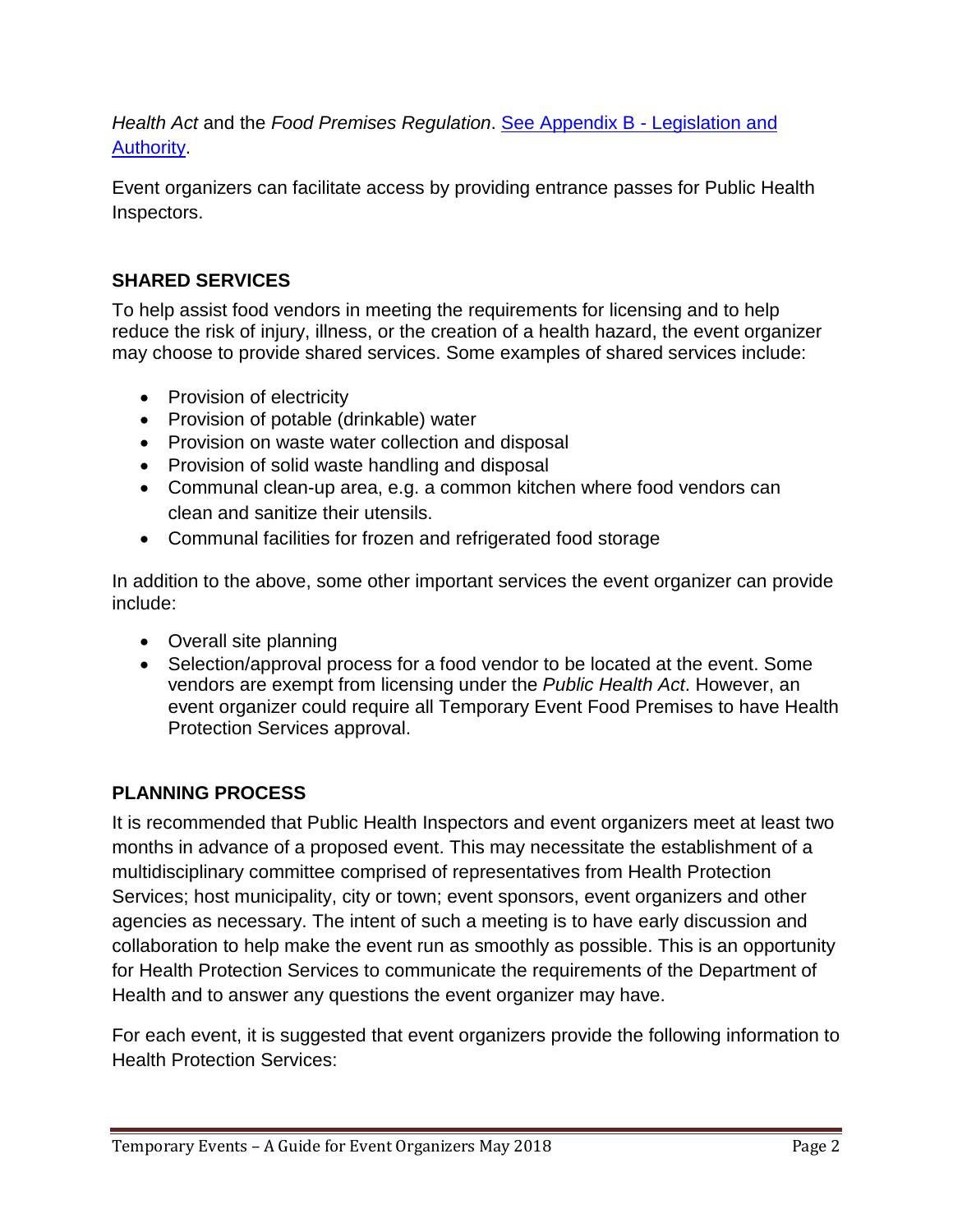- A copy of any applicable agreements between the event organizer and the food vendor(s) to Health Protection Services.
- A completed [Appendix C -Temporary Event –](#page-13-0) Event Organizer Form

## <span id="page-4-1"></span><span id="page-4-0"></span>**PLANNING GUIDE**

# **A. SANITARY FACILITIES**

- Sanitary facilities shall be conveniently located and easily accessible to the public.
- Portable sanitary facilities should be next to a service road to facilitate cleaning and maintenance.
- If only portable sanitary facilities are available, some portable toilets should be designated for food vendors only.
- Refer to the reference table below for the recommended number of portable sanitary units when no pumping service is provided.

| Average                                    |                         |                         |                         |                         |                |                |                          |                         |              |              |
|--------------------------------------------|-------------------------|-------------------------|-------------------------|-------------------------|----------------|----------------|--------------------------|-------------------------|--------------|--------------|
| Crowd<br><b>AVERAGE HOURS AT THE EVENT</b> |                         |                         |                         |                         |                |                |                          |                         |              |              |
| Size<br>▼                                  | $\mathbf{1}$            | $\mathbf{2}$            | 3                       | 4                       | 5              | 6              | $\overline{\phantom{a}}$ | 8                       | 9            | 10           |
| $1 - 50$                                   | 1                       | 1                       | 1                       | 1                       | $\overline{2}$ | $\overline{2}$ | $\mathbf{2}$             | $\overline{\mathbf{2}}$ | $\mathbf{2}$ | $\mathbf{2}$ |
| 100                                        | $\mathbf{2}$            | $\overline{\mathbf{2}}$ | $\overline{\mathbf{2}}$ | $\overline{\mathbf{2}}$ | $\mathbf{2}$   | 3              | 3                        | 3                       | 3            | 3            |
| 250                                        | 2                       | $\overline{2}$          | 2                       | 2                       | 3              | 3              | 3                        | 3                       | 3            | 3            |
| 500                                        | $\overline{\mathbf{2}}$ | 4                       | 4                       | 5                       | 6              | 7              | 9                        | 9                       | 10           | 12           |
| 1,000                                      | 4                       | 6                       | 8                       | 8                       | 9              | 9              | 11                       | 12                      | 13           | 13           |
| 2,000                                      | 5                       | 6                       | 9                       | 12                      | 14             | 16             | 18                       | 20                      | 23           | 25           |
| 3,000                                      | 6                       | 9                       | 12                      | 16                      | 20             | 24             | 26                       | 30                      | 34           | 38           |
| 4,000                                      | 8                       | 13                      | 16                      | 22                      | 25             | 30             | 35                       | 40                      | 45           | 50           |
| 5,000                                      | 12                      | 15                      | 20                      | 25                      | 31             | 38             | 44                       | 50                      | 56           | 63           |
| 10,000                                     | 15                      | 25                      | 38                      | 50                      | 63             | 75             | 88                       | 100                     | 113          | 125          |
| 15,000                                     | 20                      | 38                      | 56                      | 75                      | 94             | 113            | 131                      | 150                     | 169          | 188          |
| 20,000                                     | 25                      | 50                      | 75                      | 100                     | 125            | 150            | 175                      | 200                     | 225          | 250          |
| 25,000                                     | 38                      | 69                      | 99                      | 130                     | 160            | 191            | 221                      | 252                     | 282          | 313          |
| 30,000                                     | 46                      | 82                      | 119                     | 156                     | 192            | 229            | 266                      | 302                     | 339          | 376          |
| 35,000                                     | 53                      | 96                      | 139                     | 181                     | 224            | 267            | 310                      | 352                     | 395          | 438          |
| 40,000                                     | 61                      | 109                     | 158                     | 207                     | 256            | 305            | 354                      | 403                     | 452          | 501          |
| 45,000                                     | 68                      | 123                     | 178                     | 233                     | 288            | 343            | 398                      | 453                     | 508          | 563          |
| 50,000                                     | 76                      | 137                     | 198                     | 259                     | 320            | 381            | 442                      | 503                     | 564          | 626          |
| 55,000                                     | 83                      | 150                     | 217                     | 285                     | 352            | 419            | 486                      | 554                     | 621          | 688          |
| 60,000                                     | 91                      | 165                     | 237                     | 311                     | 384            | 457            | 531                      | 604                     | 677          | 751          |
| 65,000                                     | 98                      | 177                     | 257                     | 336                     | 416            | 495            | 575                      | 654                     | 734          | 813          |
| 70,000                                     | 106                     | 191                     | 277                     | 362                     | 448            | 533            | 619                      | 704                     | 790          | 876          |
| 75,000                                     | 113                     | 205                     | 296                     | 388                     | 480            | 571            | 663                      | 755                     | 846          | 938          |
| 80,000                                     | 121                     | 218                     | 316                     | 414                     | 512            | 609            | 707                      | 805                     | 903          | 1001         |
| 85,000                                     | 128                     | 232                     | 336                     | 440                     | 544            | 647            | 751                      | 855                     | 959          | 1063         |

#### **Recommended Number of Portable Sanitary Units**

Based on a 50/50 mix of men and women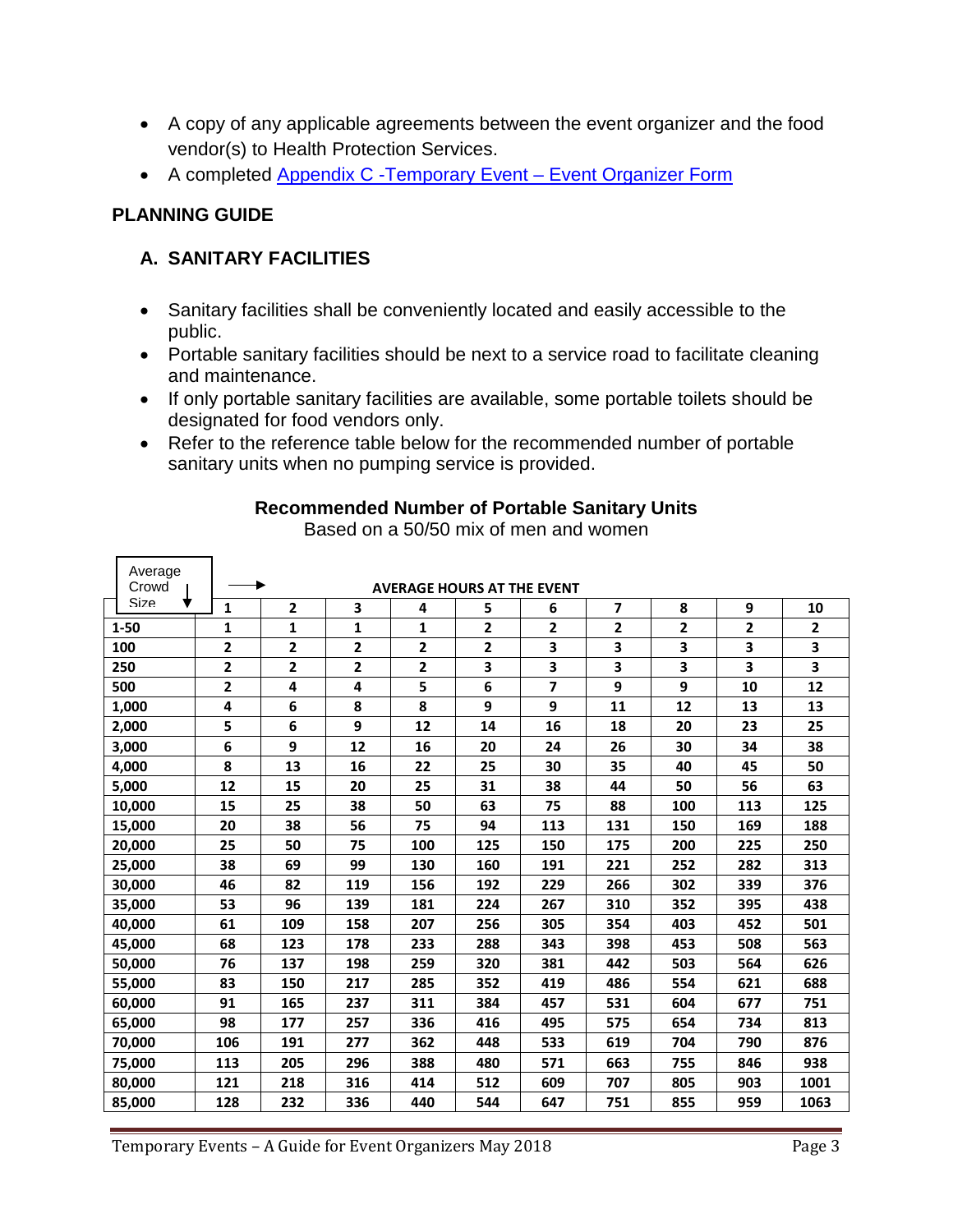| 90,000  | 136 | 246 | 356        | 466 | 576 | 686 | 796 | 906  | 1016 | 1126 |
|---------|-----|-----|------------|-----|-----|-----|-----|------|------|------|
| 95,000  | 143 | 259 | 375<br>J 1 | 491 | 607 | 724 | 840 | 956  | 1072 | 1188 |
| 100,000 | 151 | 273 | 395        | 517 | 639 | 762 | 884 | 1006 | 1128 | 1251 |

*Information contained in the table taken from the following resources: 1. "Guide to Portable Restroom Excellence". <http://psai.uberflip.com/i/641340-psai-guide-to-portable-restroom-excellence/9> . Portable Sanitation Association International. 2016. 2. "Renting Portable Units". [http://psai.org/renting-portable-units/.](http://psai.org/renting-portable-units/) Portable Sanitation Association International. 2015.* 

• Handwashing stations shall be available and be located in close proximity to the sanitary facilities. If using portable sanitary toilets, 1 handwashing unit per 10 toilets is recommended.

#### **Note: Enhanced handwashing requirements are required for food vendors. See document "***Guidelines for Food Vendors at Temporary Events***" for details.**

- Grey water which is not discharged into a sewerage system shall be stored in water-tight containers with tight-fitting covers while waiting for pick up and disposal. Grey water containers should be at least 15% larger than the water reservoir. Containers should be emptied daily or as often as required to prevent the creation of a health hazard.
- Food vendors are prohibited from running wastewater lines to catch basins, or from dumping wastewater down a catch basin.
- Liquid waste that is not discharged into a sewerage system is to be stored, transported and disposed of, in such a manner, as not to create a health hazard.
- If in-ground holding tanks are being considered, a separate and stand-alone regulatory process exists. Applications must be made to Department of Public Safety – Technical Inspection Services. Contact (506) 453-2336 for more information.

# <span id="page-5-0"></span>**B. POTABLE WATER SUPPLY**

As part of the licensing process, food vendors must demonstrate that they have a safe and adequate supply of potable water.

# Water Availability

Most temporary events occur during the warmer months, when heat related illness is a serious risk. Although food vendors are required to have potable water on site, the event organizer shall ensure that attendees have access to potable water if the event is remote or is enclosed. This may necessitate the event organizer to provide drinking water stations such as drinking water bottle filling stations, or bottled water.

If providing drinking water stations it is recommended that one (1) drinking water station be supplied per 500 people. If supplying bottled water, bottled water must be from an approved source, bottled in commercially sealed containers.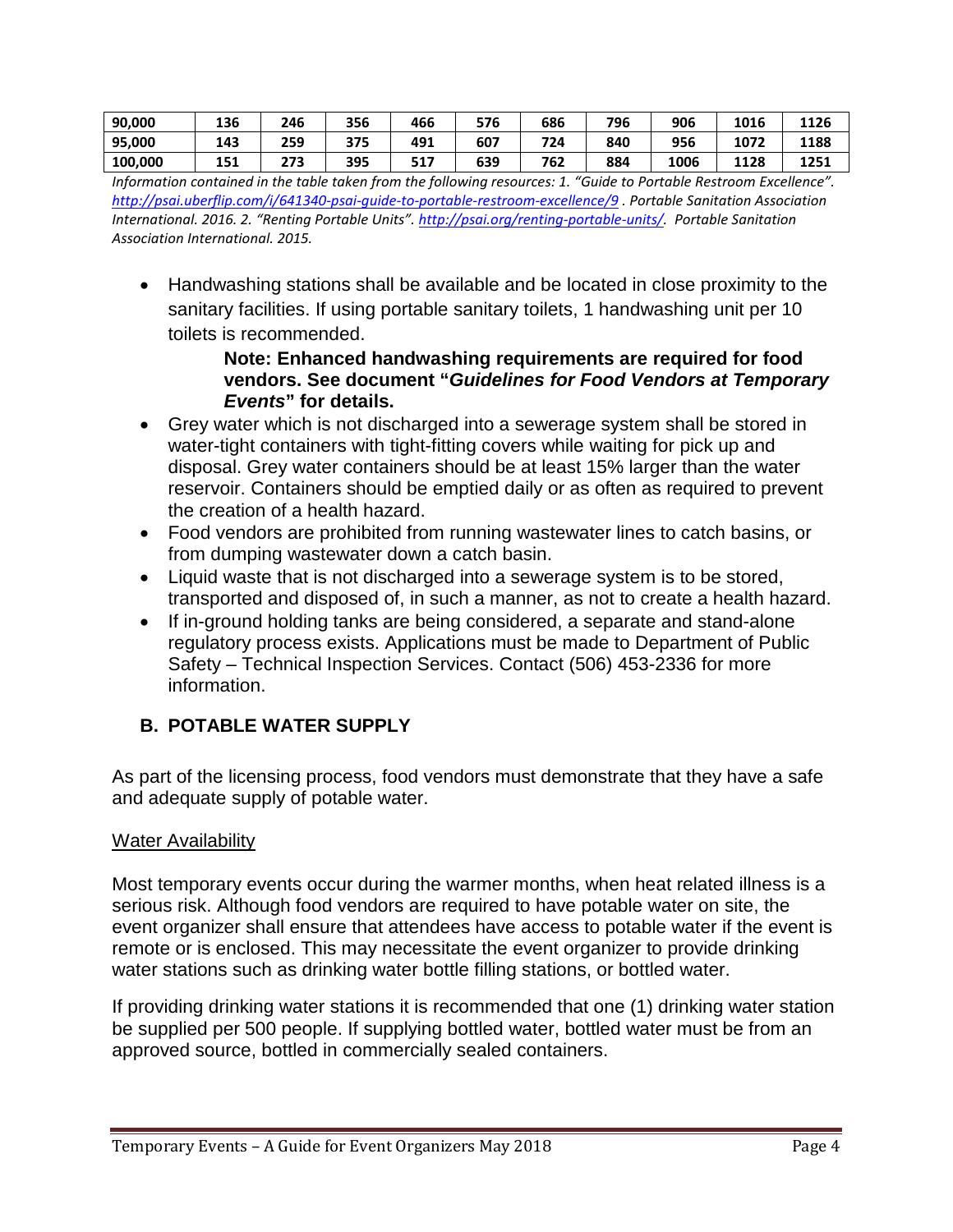Event organizers should also permit attendees to bring in their own water. Unopened commercially sealed containers could be an option for events where the public cannot take unsealed water containers into the event.

If a potable water supply is not available on-site:

- Potable (drinkable) water must be obtained from an approved source.
- Special consideration may be given to vehicles that are used to transport water to the site. The event organizer must contact Health Protection Services in advance. This will allow Health Protection Services time to conduct a risk assessment to determine if this option is acceptable.

#### Water Testing:

Prior to operation:

- The water source must be tested at the expense of the sponsoring agency, organizer or food premises. This would not apply to public water supplies that have water sampling plans and are monitored by Health Protection Services.
- If the event is being supplied by a private well, at least one (1) or more acceptable bacteriological water sample results is required before commencing the operation, with the sample taken no sooner than 2 weeks prior to the event.
- All results must be forwarded to Health Protection Services no later than 1 week prior to the event.
- Health Protection Services may recommend additional testing for the duration of the event.

#### Water Infrastructure (if required):

In some instances food vendors may require the installation of temporary water lines to connect to the events potable water supply. In other larger events, connections to the events potable water supply may be more extensive (e.g. temporary lines may have to be connected to drinking water stations, comfort stations - washrooms with toilets and handwashing sinks, etc.).

In each case the event organizer must ensure that water infrastructure work is coordinated and managed in a manner that meets the requirements of Health Protection Services. This may require the event organizer to obtain the services of an engineer or municipal water operator.

If water infrastructure is necessary, the following steps shall be followed:

- National Sanitation Foundation (NSF) Standards for materials that come in contact with potable water must be met.
- Written disinfection procedures must be submitted to Health Protection Services and approved by Health Protection Services prior to work being completed. The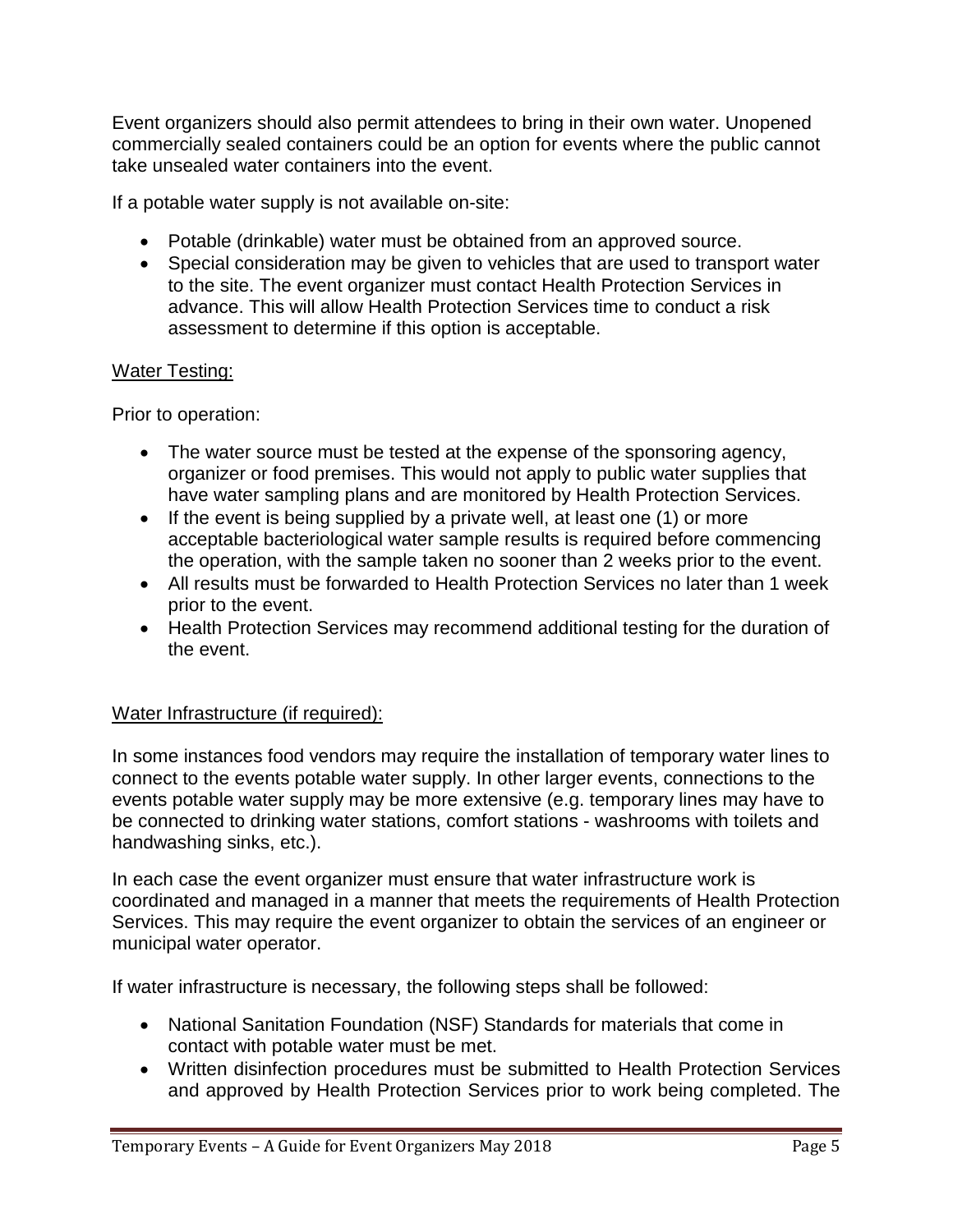following disinfection procedure is an example of how a food vendor can disinfect their hose when connecting to a temporary event water source:

- o Step 1: Use a National Sanitation Foundation (NSF) approved hose.
- o Step 2: Wash the inside and outside of the house with dish detergent solution, and then rinse with potable water.
- o Step 3: Plug hose at one end.
- $\circ$  Step 4: Prepare a disinfectant solution by mixing 2  $\frac{1}{4}$  teaspoons of household bleach to 4.5 liters of water (100 mg/l).
- o Step 5: Pour the solution into the hose and fill the hose with the solution. Once filled, plug the remaining end and let stand for 3 hours. Note: when disinfecting the hose, ensure it is not connected to the distribution line (this will prevent unplanned exposure to highly chlorinated water).
- o Step 6: Once 3 hours is up, drain the hose and then flush the hose with potable water. Continue to flush until chlorine odor can no longer be smelled.
- American Water Works Association (AWWA) drinking water standards must be followed before commissioning of the water infrastructure.
- All connections must be disinfected in accordance with the best management practices outlined in AWWA standards prior to connecting to a potable water supply.
- Testing and documentation of chlorine residuals is required at all extremities of distribution lines. These results may be requested by the Public Health Inspector, who may also determine the timeline for submission of this data.
- If continuous disinfection is required, ultraviolet (UV) treatment may be the best option for this type of event; however, pretreatment of the water supply may be required.
- Consultation with the provincial plumbing inspector concerning backflow preventers should be considered. The Public Health Inspector may request a copy of the plumbing inspector's report.

#### Water Containers

Food vendors must ensure the containers used to store water in are food grade and have been properly cleaned and sanitized prior to use. The following procedure is an example of how food vendors can clean and sanitize their water containers:

- o Step 1: Wash container by filling with a clean hot detergent solution
- o Step 2: Rinse container with clean warm water
- o Step 3: Sanitize container by filling with clean warm water with 100 ppm of chlorine or 200 ppm quats. Note: food vendors are required to have sanitizer test strips to check the sanitizer solution to ensure it is mixed to the proper strength.
- o Step 4: Drain container and let air dry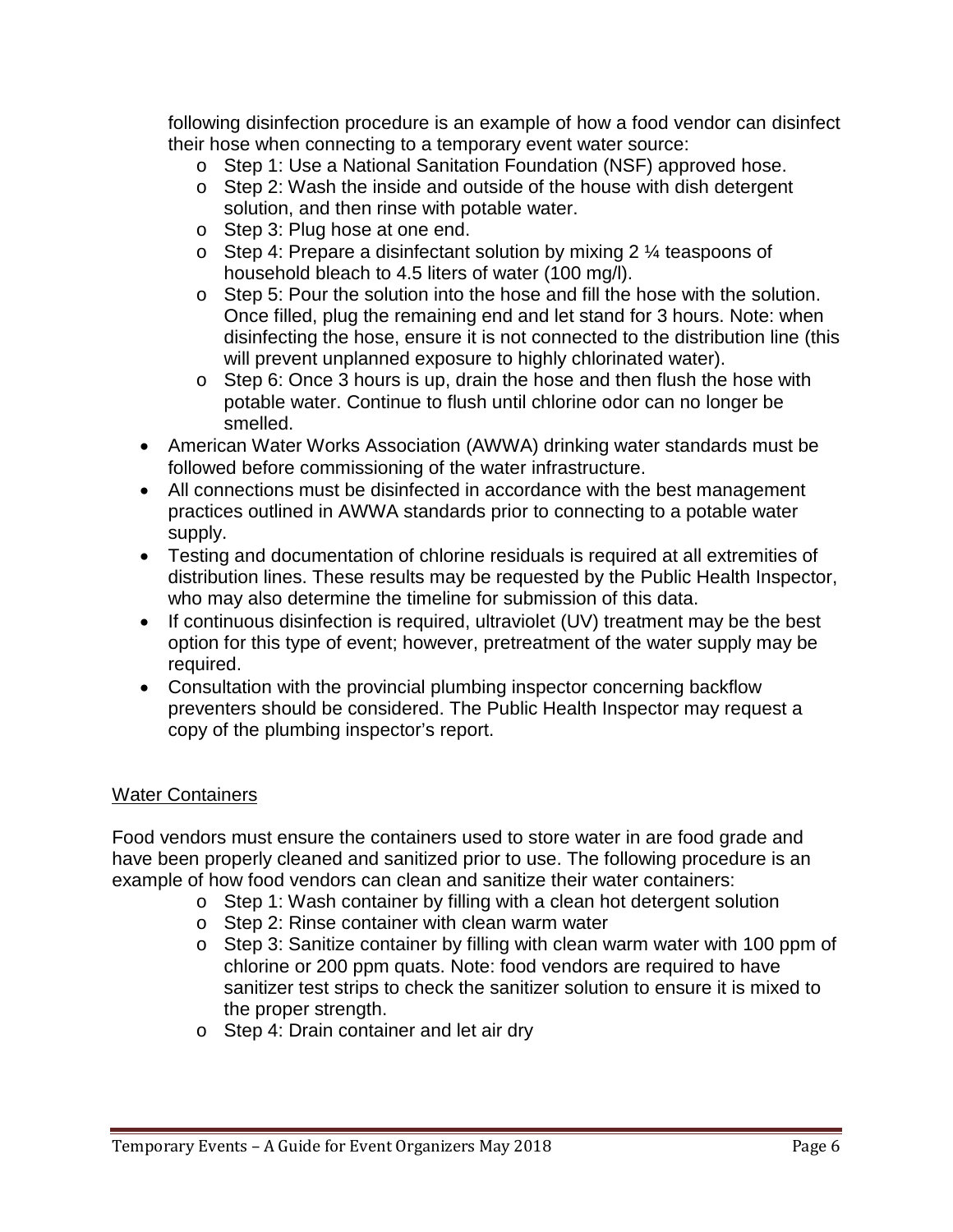#### Ice:

Ice must be from an approved source. Ice used for consumption in drinks must be stored in a way that it is protected from contamination.

#### <span id="page-8-0"></span>**C. MISTING TENTS**

Misting Tents require special attention to prevent health hazards and disease transmission.

- Water used in misting tents must have a minimum chlorine residual of 1.0 to 1.5 ppm free available chlorine, with a maximum chlorine residual of 4.0 ppm.
- Chlorine residuals should be determined each day before operation commences and every 2 hours during operation.
- The results should be maintained in a log and made available to a Public Health Inspector on request.

## <span id="page-8-1"></span>**D. LIGHTING**

Lighting levels must be sufficient to safely carry out all operations.

If any activities are likely to occur after dark, all food preparation areas and sanitary facilities must have adequate lighting. The event grounds should also have adequate lighting to allow for the safe movement of attendees to and from the event.

# <span id="page-8-2"></span>**E. SOLID WASTE DISPOSAL**

- Solid waste containers should be provided in the ratio of one (1) per 100 persons.
- These should be conveniently located and accessible to maintenance personnel.
- Solid waste shall be kept in water-tight, non-absorbent, washable containers with tight-fitting covers or other approved water-tight receptacles.
- They shall be removed daily or as often as required to prevent a health hazard.
- Solid waste shall be disposed of in a place and manner acceptable to the Department of Environment and Local Government.
- Each food vendor must have its own solid waste container(s). Solid waste must be removed from the food vendor's area and its immediate environment on a regular basis to prevent accumulation that may lead to a health hazard.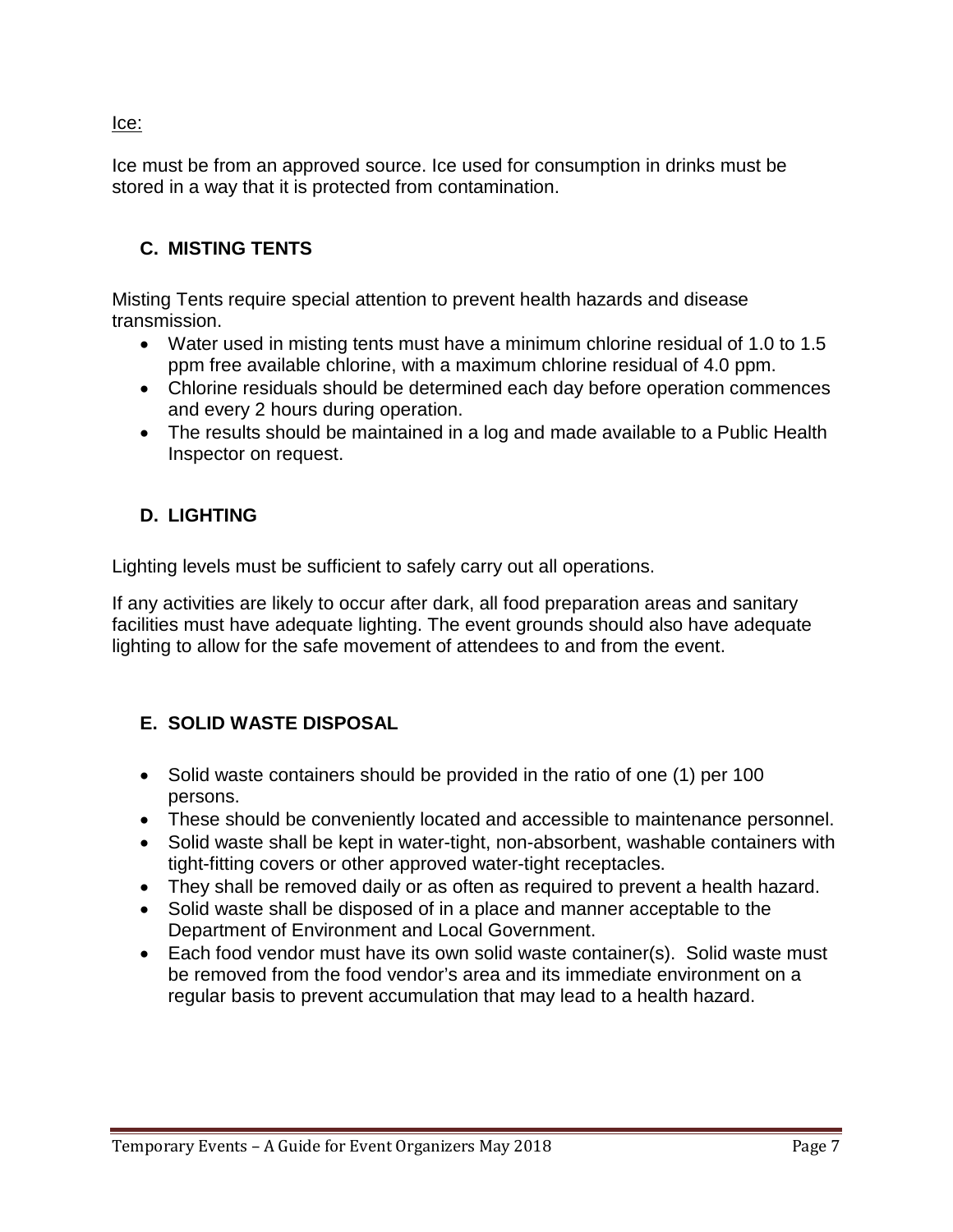#### <span id="page-9-1"></span><span id="page-9-0"></span>**OTHER**

#### **A. Smoke-Free Places Act**

The *Smoke-Free Places Act* may have requirements that will have to be considered in the planning and operation of the event. Contact your local Health Protection Services office for more information [\(See Appendix A\)](#page-10-1).

#### <span id="page-9-2"></span>**B. Accident Prevention/Emergency Planning**

It is strongly recommended that event organizers develop an emergency procedure/plan before the event. Based on the size and scope of your event, you may be required to submit an emergency plan to be pre-approved by your local or provincial authority. Contact the New Brunswick Emergency Measures Organization for more information.

Your emergency plan will be based on the nature of your event, activities proposed, and any other specific details that may be relevant. Developing procedures for the following should be considered for your event:

- Medical emergencies
- Fire emergencies
- Safety zones and evacuations
- Missing person/child
- Extreme weather e.g. establishing cool areas such as "shaded areas" to help avoid heat related illnesses
- Children, elderly adults, and persons with disabilities or medical illness
- Crowd management/control
- First Aid stations/supplies clearly identified to the public.
	- o It is suggested that events provide a certified first aid service (i.e. St. John Ambulance) onsite during the operating hours of the event through a qualified agency.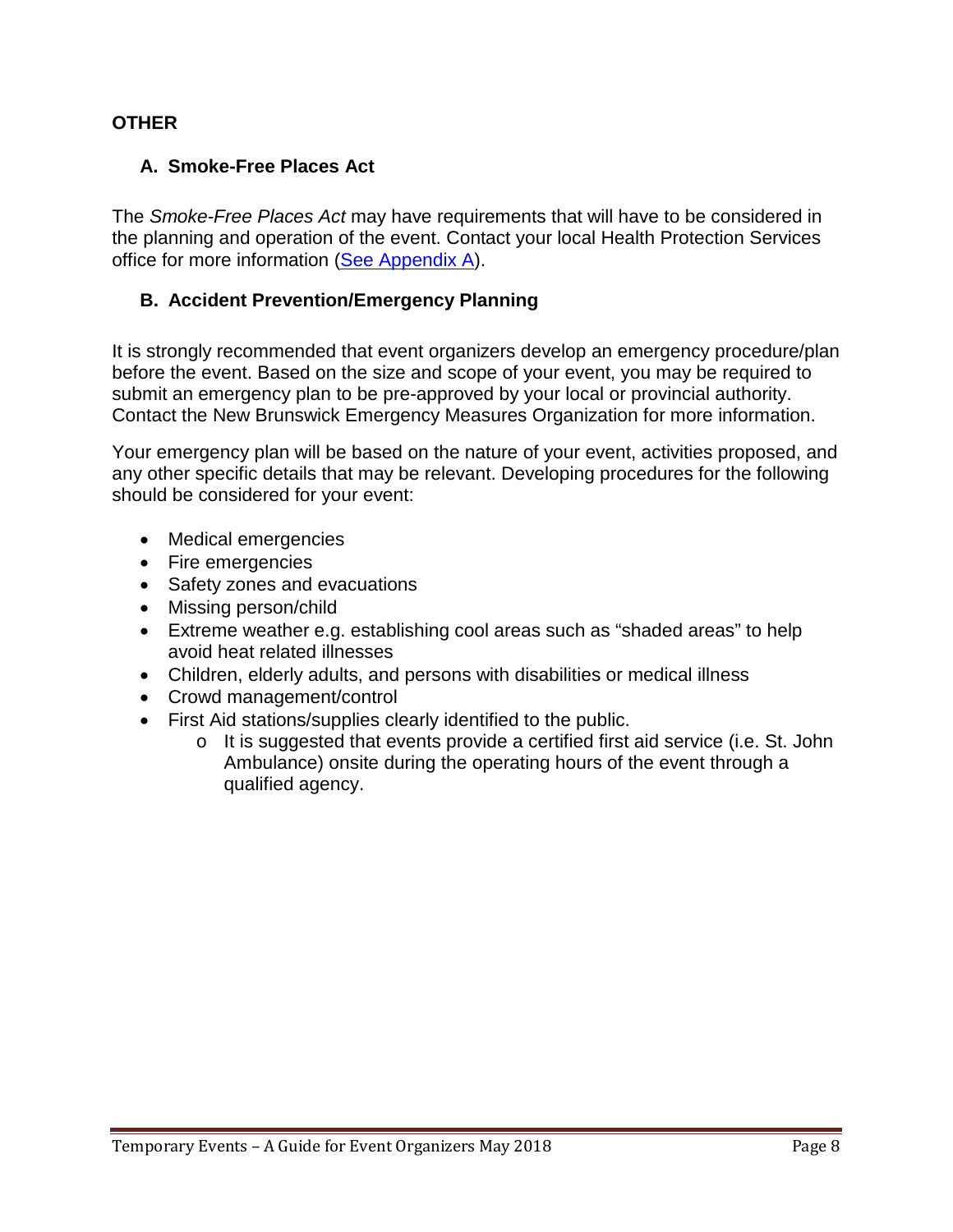# <span id="page-10-1"></span><span id="page-10-0"></span>**Appendix A: Health Protection Regional Office Contact Information**

**Documentation may be submitted by email to one of the regional email addresses, by mail or fax or in person to one of the Health Protection regional offices listed below.**

| <b>Health Protection Regional Offices</b>                                                                             |                                                                                                                                     |                                                                                                  |  |  |
|-----------------------------------------------------------------------------------------------------------------------|-------------------------------------------------------------------------------------------------------------------------------------|--------------------------------------------------------------------------------------------------|--|--|
| 165 St. Andrew Street<br><b>Bathurst, NB E2A 1C1</b><br>Tel: 506-549-5550<br>Fax: 506-547-2332                        | 113 Roseberry Street<br>Campbellton, NB E3N 2G6<br>Tel: 506-789-2549<br>Fax: 506-753-6648                                           | 295 St. Pierre Boulevard West<br>Caraquet, NB E1W 1A4<br>Tel: 506-394-4728<br>Fax: 506-726-2493  |  |  |
| 121 Church Street<br><b>Edmunston, NB E3V 3L3</b><br>Tel: 506-737-4400<br>Fax: 506-737-4495<br>(Also for Grand Falls) | 300 St. Mary's Street, Suite 1400<br>Fredericton, NB E3B 2S4<br>Toll-free: 1-844-553-2830<br>Tel: 506-453-2830<br>Fax: 506-453-2848 | 1780 Water Street, Suite 300<br>Miramichi, NB E1N 1B6<br>Tel: 506-778-6765<br>Fax: 506-778-6756  |  |  |
| 301-81 Albert Street<br>Moncton, NB E1C 1B3<br>Tel: 506-856-2814<br>Fax: 506-869-6122                                 | 55 Union Street<br>P.O. Box 93<br>Saint John, NB E2L 3X1<br>Toll-free: 1-888-652-1333<br>Tel: 506-658-3022<br>Fax: 506-643-7894     | 239 B J.D. Gauthier Boulevard<br>Shippagan, NB E8S 1N2<br>Tel: 506-394-4728<br>Fax: 506-336-3068 |  |  |
| 3520 Principale Street<br>Tracadie, NB E1X 1C9<br>Tel: 506-394-4728<br>Fax: 506-394-3858                              |                                                                                                                                     |                                                                                                  |  |  |

| <b>Regional Health Protection Email Addresses:</b> |                                                   |  |  |  |
|----------------------------------------------------|---------------------------------------------------|--|--|--|
| Central / centrale                                 | FoodLicenceCentral.LicenceAlimentsCentrale@gnb.ca |  |  |  |
| East / est                                         | FoodLicenceEast.LicenceAlimentsEst@gnb.ca         |  |  |  |
| North / nord                                       | FoodLicenceNorth.LicenceAlimentsNord@gnb.ca       |  |  |  |
| South / sud                                        | FoodLicenceSouth.LicenceAlimentsSud@gnb.ca        |  |  |  |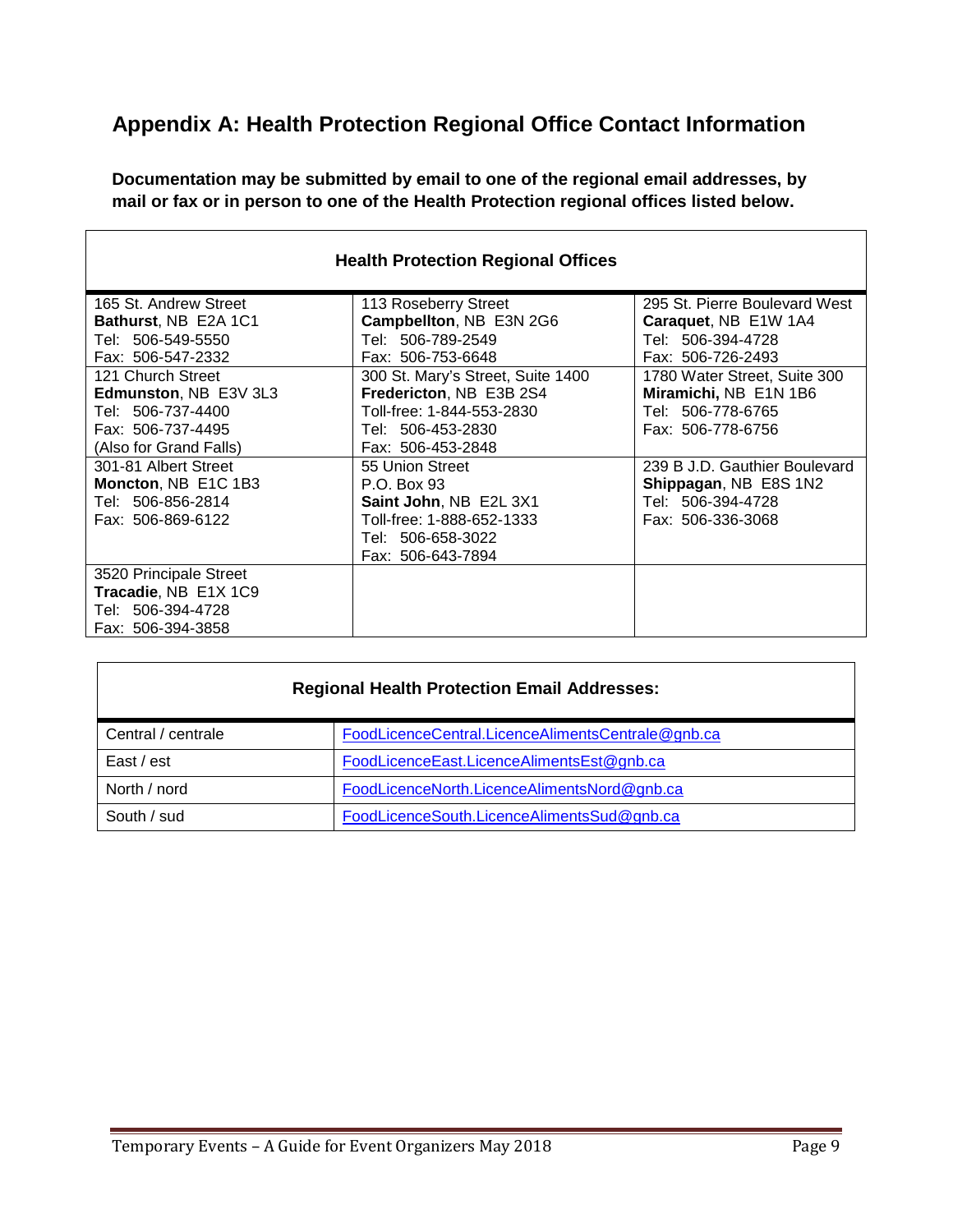# **Appendix B: Legislation and Authority**

<span id="page-11-0"></span>The following includes a list of Sections under the *Public Health Act* pertaining to health hazards and food premises:

- Section 5 of the *Public Health Act* states: *"Where a medical officer of health or public health inspector has reasonable grounds to believe that a health hazard may exist in or on any premises, the medical officer of health or public health inspector shall investigate or cause an investigation to be carried out to determine whether a health hazard exists."*
- Section 6 (1-12) of the *Public Health Act* provides authority to issue orders once there is reasonable grounds that a health hazard exists.
- Section 7 (1) of the *Public Health Act* states: *"A medical officer of health or a public health inspector who is of the opinion upon reasonable and probable grounds, that a condition or any substance, thing, plant or animal other than man is a health hazard, may seize or cause the seizure of the substance, thing, plant or animal".*

Section 12(1) of the *Public Health Act* states: *"No person shall operate a food premises unless the person is the holder of a licence issued in accordance with this Act and the regulations."*

- Section 16 of the *Public Health Act* states: *"No person shall sell or offer for sale any food that is unfit for human consumption by reason of disease, adulteration, impurity or other cause."*
- Section 43(1) of the *Public Health Act* states: *"A medical officer of health or a public health inspector may, for the purpose of this Act, for the purpose of ensuring compliance with any provision of this Act or the regulations or for the purpose of exercising a power or carrying out of a duty under this Act or the regulations, do any of the following:*

*(a) enter and have access to, through or over any premises;*

*(b) make inspections, examinations, tests and inquiries;*

*(c) make or require the making of copies or extracts of documents or records* 

*related to an examination, inspection, test or inquiry;*

*(d) take or require the taking of samples related to an inspection, examination, test or inquiry;*

*(e) require the production of any substance, thing, plant or animal other than man for the purpose of an inspection, examination, test or inquiry;*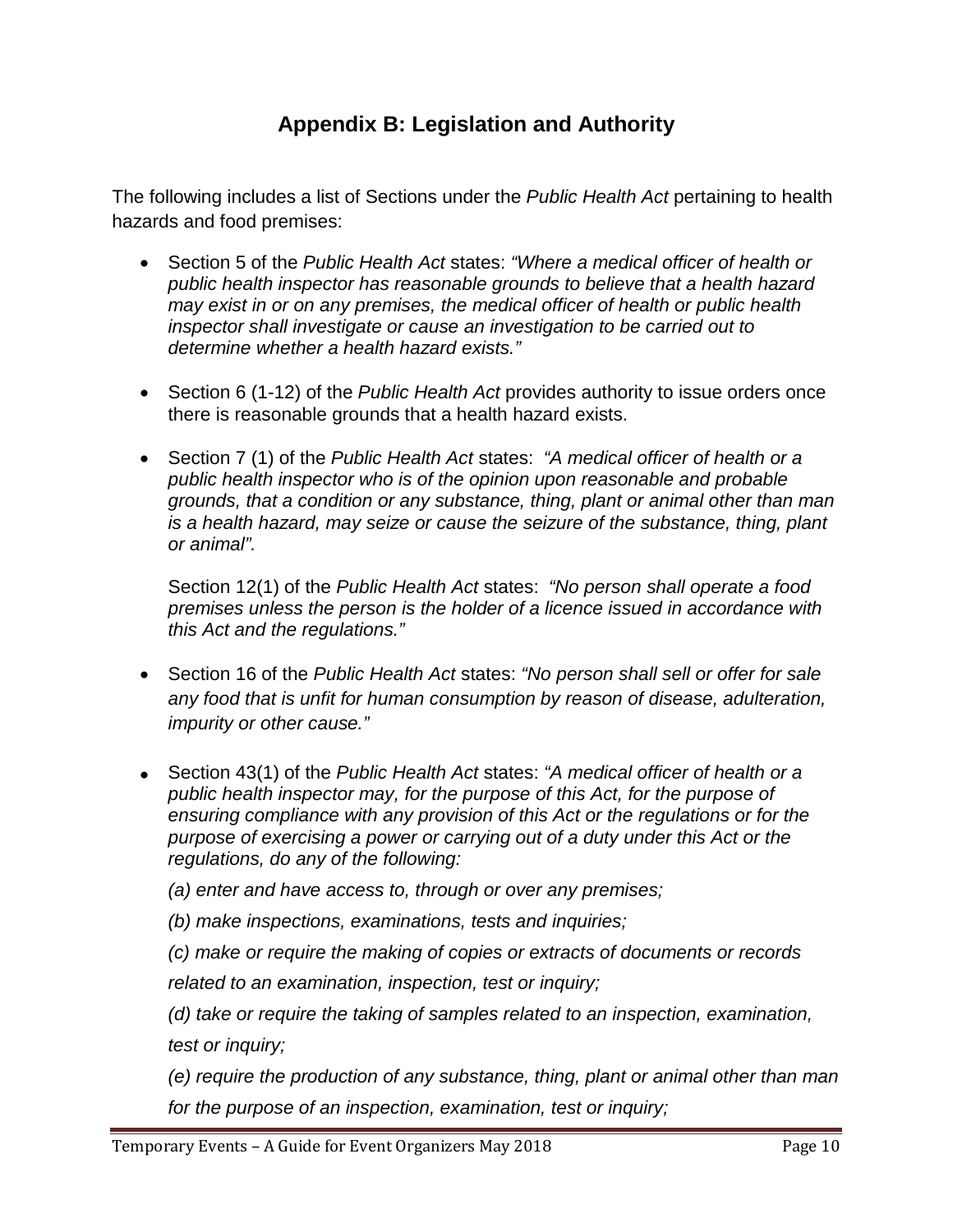*(f) make or cause to be made any necessary excavations for the purposes of an inspection, examination, test or inquiry;*

*(g) require that any thing be dismantled, operated, used or set in motion under specified conditions for the purposes of an inspection, examination, test or inquiry".*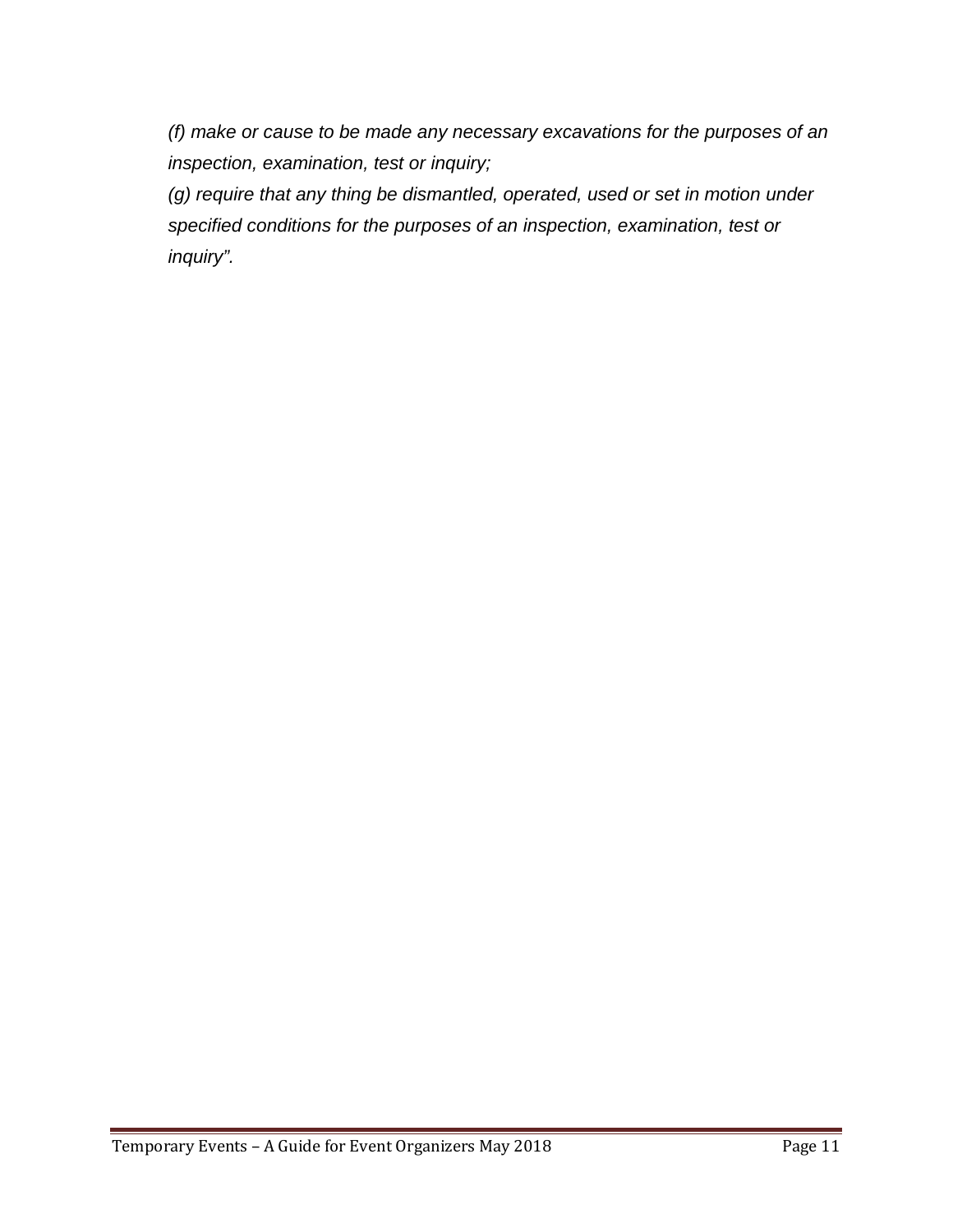# **Appendix C: Temporary Event - Event Organizer Form**

<span id="page-13-0"></span>

| A. Event Information                           |                                                                                                          | <b>B. Facility Information</b>                                                                                                            |
|------------------------------------------------|----------------------------------------------------------------------------------------------------------|-------------------------------------------------------------------------------------------------------------------------------------------|
| Proposed location (Number, Street, City)       |                                                                                                          | Describe the number, location and set up of hand<br>washing facilities to be used by food handlers.                                       |
| Name of Event (if applicable)                  |                                                                                                          |                                                                                                                                           |
| <b>Attendance Planning Number:</b>             |                                                                                                          |                                                                                                                                           |
| Operation starts:<br>Date:<br>Time:            |                                                                                                          | Identify the source of potable water and how water<br>will be supplied. Provide evidence that the water is<br>potable.                    |
| Operation ends:                                |                                                                                                          |                                                                                                                                           |
| Date:<br>Time:                                 |                                                                                                          |                                                                                                                                           |
| Set up and ready for Inspection by:            |                                                                                                          |                                                                                                                                           |
| Date:<br>Time:                                 |                                                                                                          |                                                                                                                                           |
|                                                | Coordinator of Event                                                                                     |                                                                                                                                           |
| Name:                                          | Phone Number:                                                                                            | Describe how electricity will be provided. Will it be<br>provided 24 hours/day?                                                           |
|                                                | Is there a written agreement on the provision of                                                         |                                                                                                                                           |
| services by the coordinator?                   |                                                                                                          |                                                                                                                                           |
| <b>No</b><br>Yes<br>$\Box$<br>ப                |                                                                                                          |                                                                                                                                           |
| Food Premises).                                | If yes, Please attach a copy (note the Coordinator<br>may provide one copy on behalf of all Temporary    | Describe<br>where<br>how<br>and<br>wastewater<br>from<br>utensil/dish washing and hand washing will be<br>collected, stored and disposed. |
|                                                |                                                                                                          |                                                                                                                                           |
| hand washing is provided for these facilities? | Describe the toilet facilities and their located in<br>relation to temporary food premises. What type of | Describe any communal clean-up area.                                                                                                      |
|                                                |                                                                                                          |                                                                                                                                           |